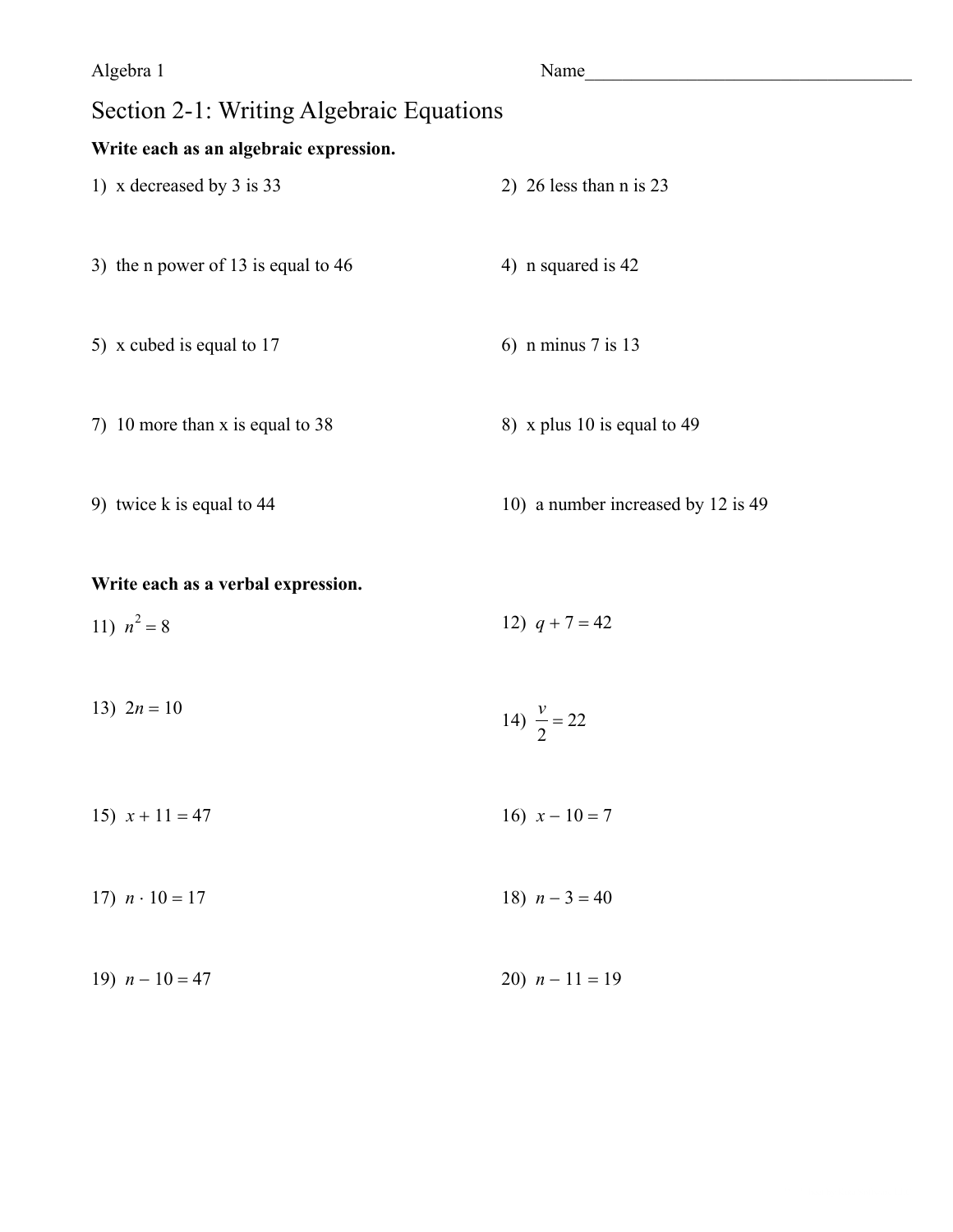Algebra 1 Section 2-2: Algebraic Equations Solve each equation. 1)  $23 = k + 18$ 3)  $b + 15 = 18$ 5)  $-6 + x = -14$ 7)  $n - -13 = 25$ 9)  $r - 16 = -28$ 10)  $n-2=-16$ 11)  $x - 3.7 = 7$ 12)  $-4.3 = 9.8 + b$ 

15)  $\frac{35}{4} = k + 9\frac{1}{4}$ 

17) 
$$
x - \frac{3}{2} = \frac{27}{4}
$$
 18)  $-\frac{2}{33} = n + \frac{2}{3}$ 

19) If  $x - 7 = 14$ , what does  $x - 2$  equal?

20) If  $t + 8 = -12$ , what would  $t + 1$  equal?

2)  $20 = b + 12$ 

4)  $x + 17 = 11$ 

6)  $-14 = -10 + a$ 

8)  $3 = m - 16$ 

$$
(\mathcal{M}_\mathcal{A},\mathcal{M}_\mathcal{A},\mathcal{M}_\mathcal{A},\mathcal{M}_\mathcal{A},\mathcal{M}_\mathcal{A},\mathcal{M}_\mathcal{A},\mathcal{M}_\mathcal{A},\mathcal{M}_\mathcal{A},\mathcal{M}_\mathcal{A},\mathcal{M}_\mathcal{A},\mathcal{M}_\mathcal{A},\mathcal{M}_\mathcal{A},\mathcal{M}_\mathcal{A},\mathcal{M}_\mathcal{A},\mathcal{M}_\mathcal{A},\mathcal{M}_\mathcal{A},\mathcal{M}_\mathcal{A},\mathcal{M}_\mathcal{A},\mathcal{M}_\mathcal{A},\mathcal{M}_\mathcal{A},\mathcal{M}_\mathcal{A},\mathcal{M}_\mathcal{A},\mathcal{M}_\mathcal{A},\mathcal{M}_\mathcal{A},\mathcal{M}_\mathcal{A},\mathcal{M}_\mathcal{A},\mathcal{M}_\mathcal{A},\mathcal{M}_\mathcal{A},\mathcal{M}_\mathcal{A},\mathcal{M}_\mathcal{A},\mathcal{M}_\mathcal{A},\mathcal{M}_\mathcal{A},\mathcal{M}_\mathcal{A},\mathcal{M}_\mathcal{A},\mathcal{M}_\mathcal{A},\mathcal{M}_\mathcal{A},\mathcal{M}_\mathcal{A},\mathcal{M}_\mathcal{A},\mathcal{M}_\mathcal{A},\mathcal{M}_\mathcal{A},\mathcal{M}_\mathcal{A},\mathcal{M}_\mathcal{A},\mathcal{M}_\mathcal{A},\mathcal{M}_\mathcal{A},\mathcal{M}_\mathcal{A},\mathcal{M}_\mathcal{A},\mathcal{M}_\mathcal{A},\mathcal{M}_\mathcal{A},\mathcal{M}_\mathcal{A},\mathcal{M}_\mathcal{A},\mathcal{M}_\mathcal{A},\mathcal{M}_\mathcal{A},\mathcal{M}_\mathcal{A},\mathcal{M}_\mathcal{A},\mathcal{M}_\mathcal{A},\mathcal{M}_\mathcal{A},\mathcal{M}_\mathcal{A},\mathcal{M}_\mathcal{A},\mathcal{M}_\mathcal{A},\mathcal{M}_\mathcal{A},\mathcal{M}_\mathcal{A},\mathcal{M}_\mathcal{A},\mathcal{M}_\mathcal{A},\mathcal
$$

13) 
$$
-14.1 + n = -10.2
$$
  
14)  $3.5 = x - -8.1$ 

$$
16) -\frac{4}{5} = v - \frac{4}{5}
$$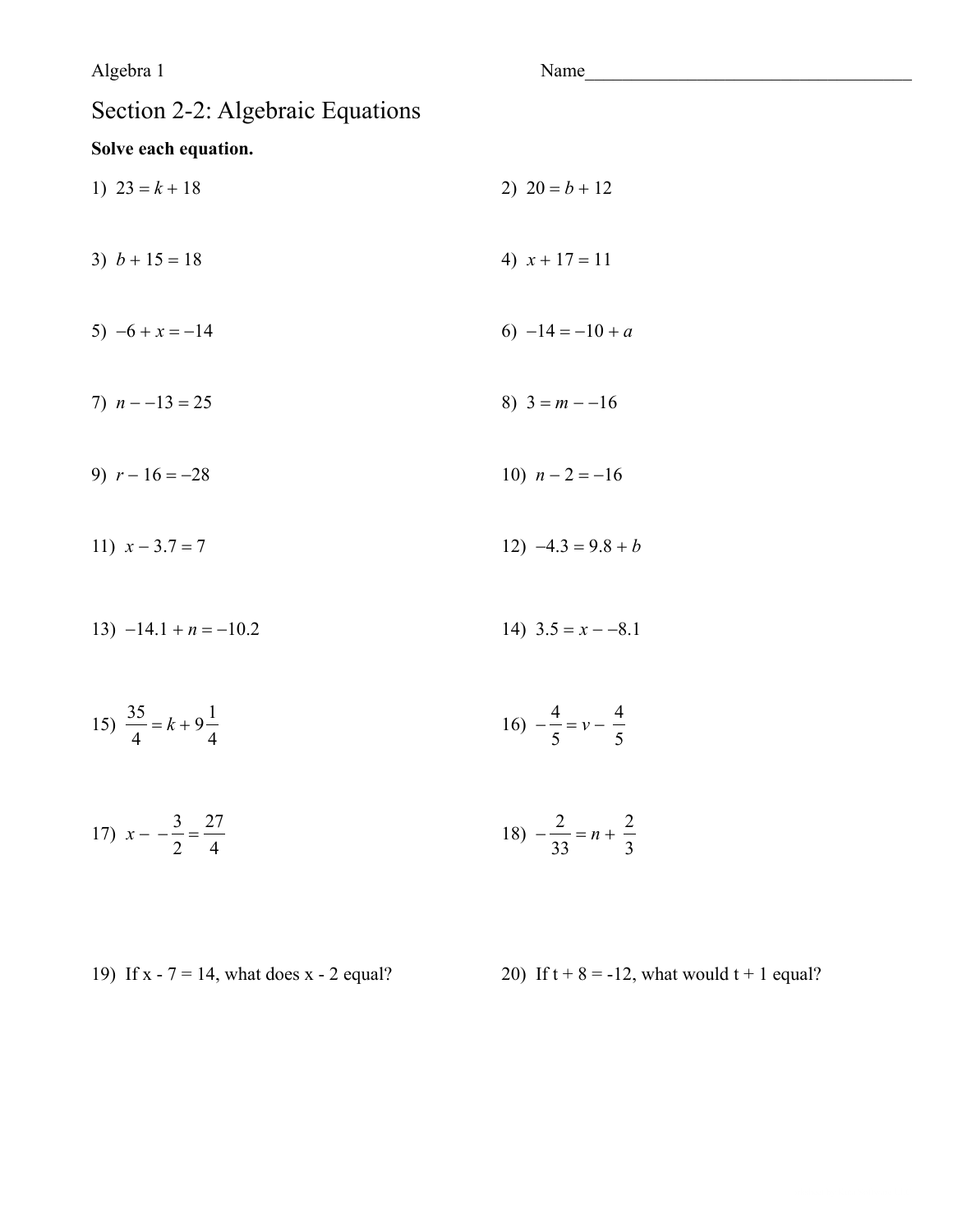- 21) Jesse is comparing the price of two different energy bars at the store. He wants to get the best price per bar. He can get 12 of the first brand for \$18, or he can get 15 of the second brand for \$21.75.
	- a) Write and solve an equation for the price per bar of the first brand.
	- b) Write and solve an equation for the price per bar of the second brand.
	- c) Which bar should Jesse buy?
- 22) Which situation described below could the equation w  $15 = 33$  represent?

A) Jake added w ounces of water to his water bottle, which originally contained 33 ounces of water. How much water did he add?

B) Jake added 15 ounces of water to his water bottle, for a total of 33 ounces. How much water was originally in the bottle?

C) Jake drank 15 ounces of water from his water bottle, and 33 ounces were left. How much water was originally in the bottle?

D) Jake drank 15 ounces of water from his water bottle, which originally contained 33 ounces. How much water is left?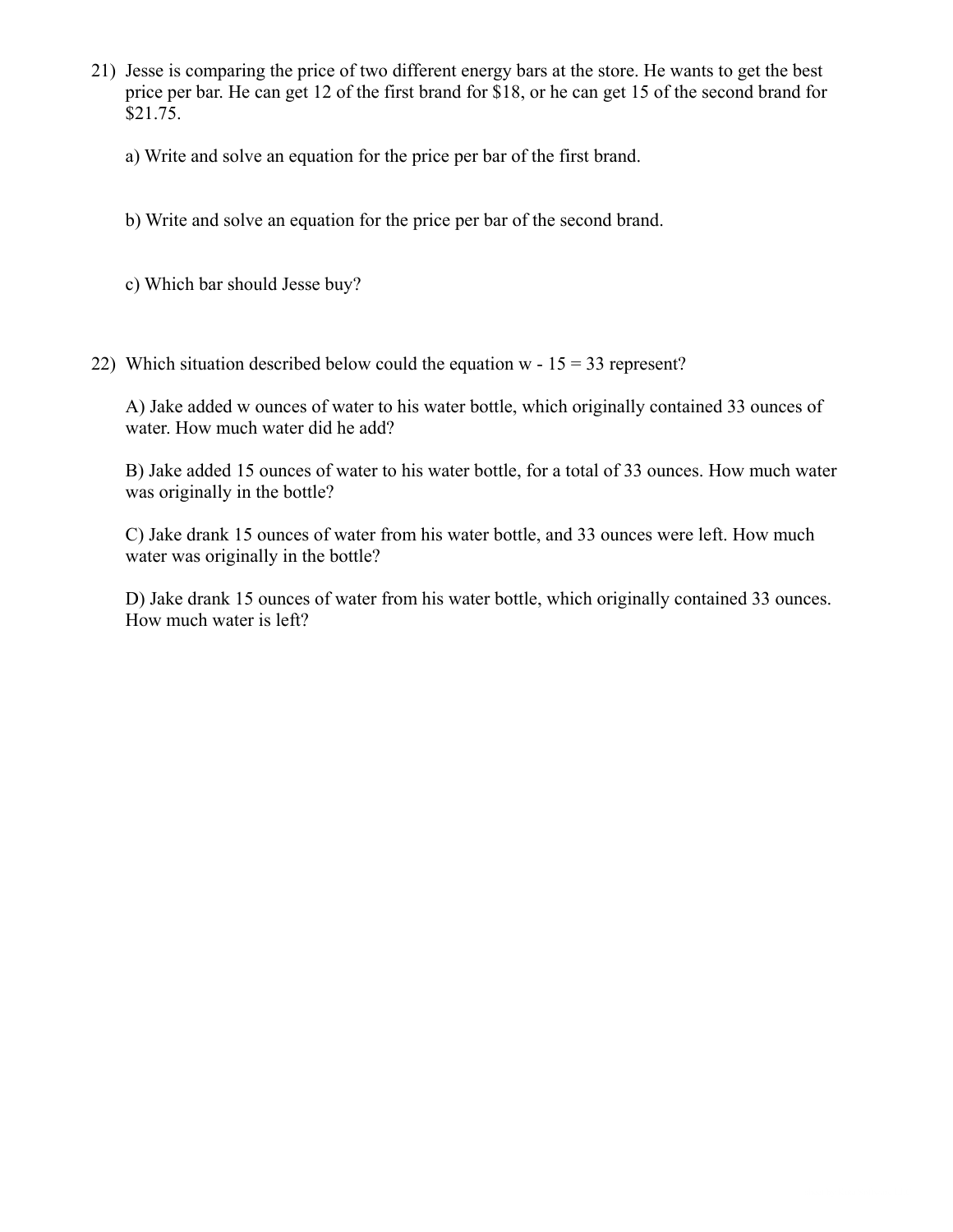#### Algebra 1

Name

## Section 2-3: Algebraic Equations

### Solve each equation.

- 2)  $6p-4p=-4$ 1)  $4n + 6 - 7n = 15$ 4)  $0 = -7x - 4x$ 3)  $-2m - 6m = 0$
- 6)  $-4 = 3n 7n$ 5)  $-20 = 4 - 4a - 8a$
- 7)  $4 = 6a 2 3a$ 8)  $16 = 5x + 3x$

9) 
$$
2 = \frac{8+x}{2}
$$
 10)  $-1 = \frac{b}{3} + 2$ 

- 11)  $-3 = -1 + \frac{v}{8}$ 12)  $4 + \frac{x}{2} = 13$
- 14)  $-2 = \frac{p+2}{9}$ 13)  $8 = -2 + \frac{x}{2}$
- 15)  $\frac{8+b}{9} = 3$ 16)  $\frac{n}{-3} - 10 = -7$
- $17) -168 = -4(-6 + 8n)$ 18)  $5k - 2(-3k + 3) = -94$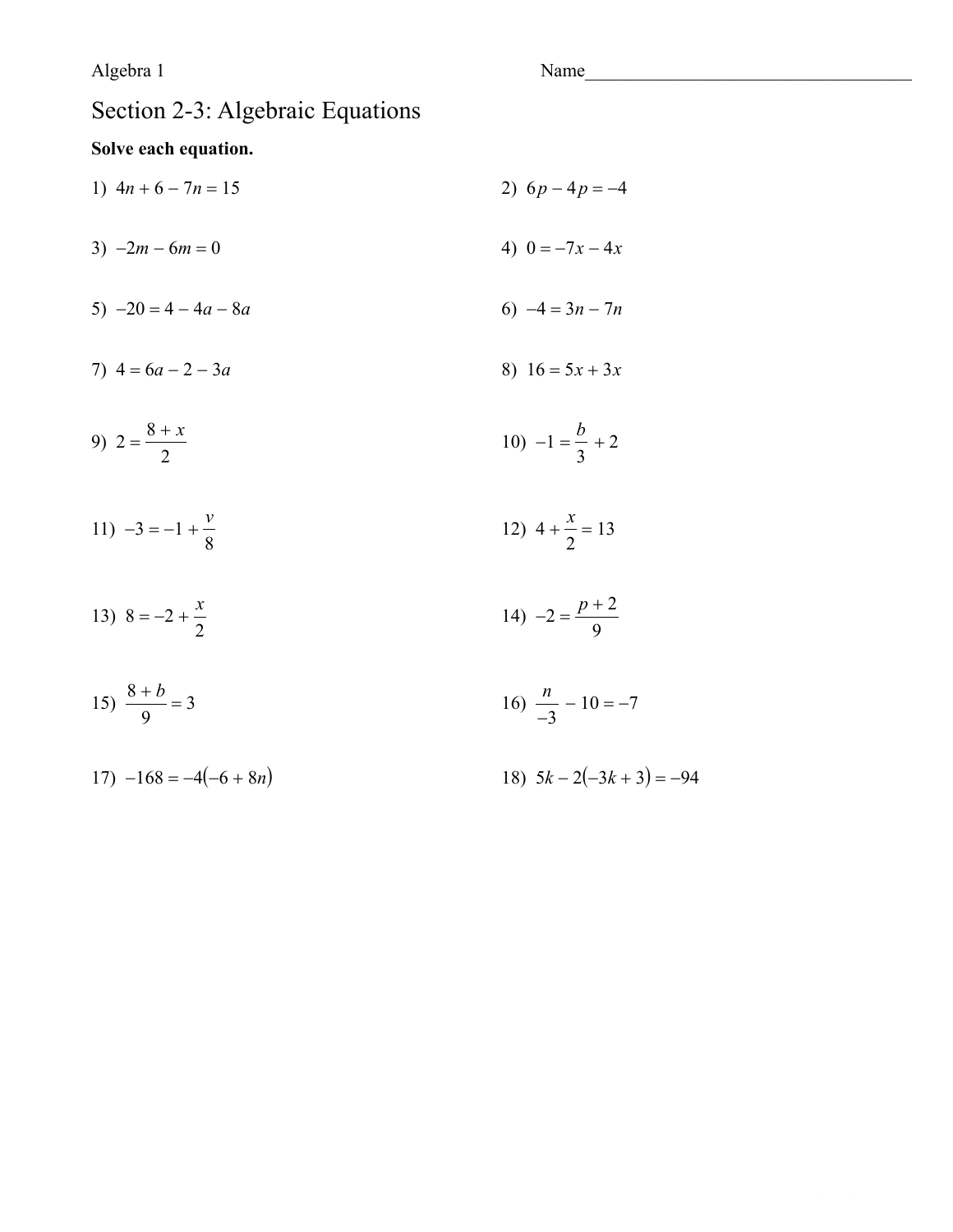Algebra 1 Name Section 2-4: Algebraic Equations Solve each equation. 1)  $6 + 7m + 8 = 8 + 8m$ 2)  $a+3=-8a+12$ 3)  $-4 - x = 2x - 2x$ 4)  $4n + 2 = -14 + 2n$ 5)  $7x + 3 = -4x + 8x + 9$ 6)  $-3 + 6b = 2b - 4b + 13$  $7) -1 + k = 3 - 3k + 2k$ 8)  $3x - 3 = 3 + 4x$ 9)  $-15 - 8n = -6n - 5n$  $10) -16 + 7x = 2x + 4$ 11)  $2.6n + 0.9 = -15.63 - 0.3n$ 12)  $-10.44 + 1.6m = -7.6m + 7.4m$ 

13) 
$$
\frac{2}{3}x - \frac{5}{3} = x - \frac{3}{2}
$$
  
14)  $-\frac{7}{4}n + \frac{5}{4}n = \frac{1}{5}n - \frac{28}{5}$ 

15) 
$$
-40 - 8x = 8(7 - 6x) + 8x
$$
  
16)  $6m - 40 = -4 - 6(1 - 6m)$ 

17) 
$$
3(-a-3) - 5a = -8 - 7a
$$
  
18)  $-2x - 8(1 + 3x) = -8 - 4x$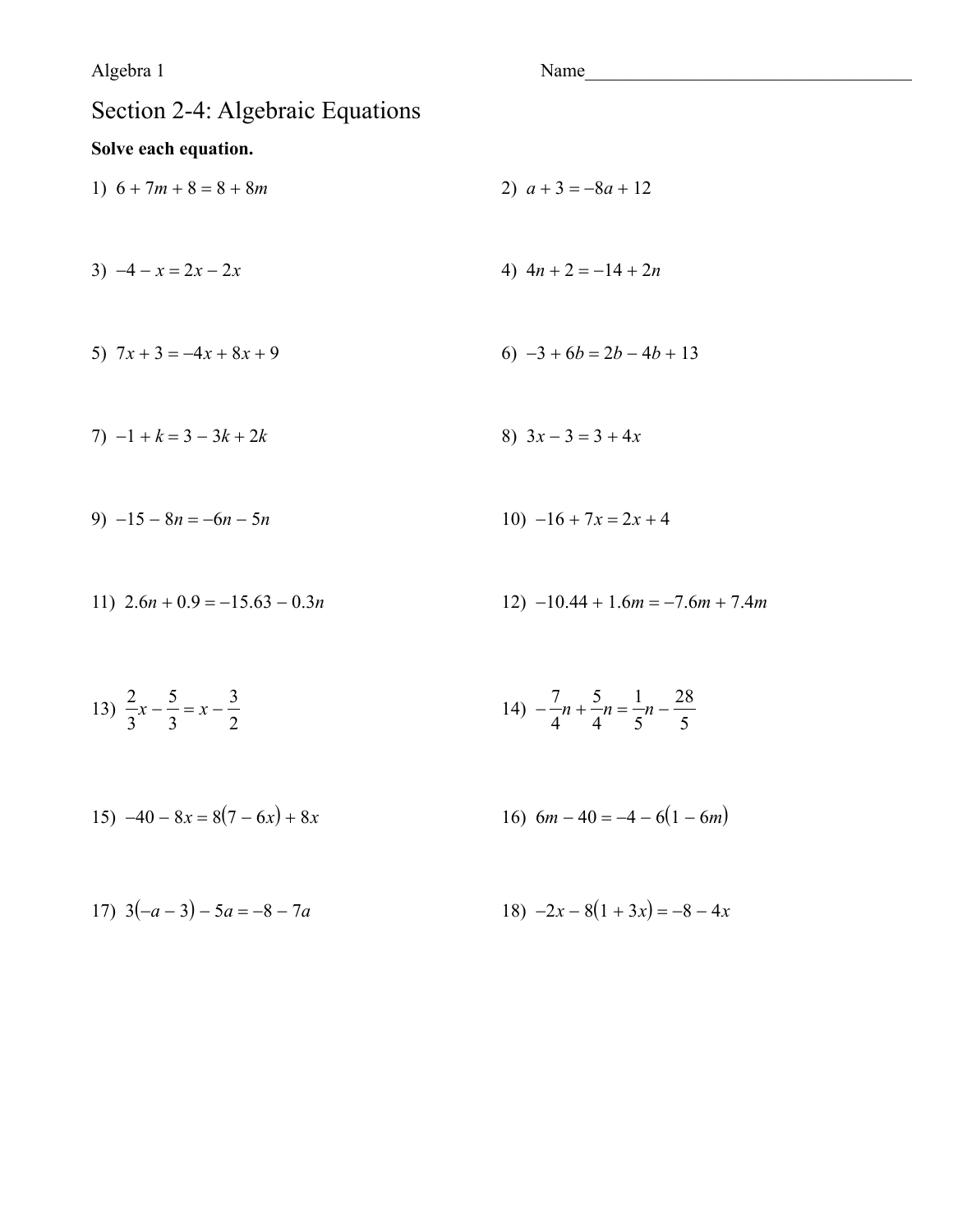#### Algebra 1

Name

16)  $7\sqrt{2x+36} = 28$ 

## Section 10-4: Algebraic Equations

## Solve each equation.

- 1)  $x^2 = 49$ 2)  $r^2 = 67$ 3)  $x^2 + 3 = 19$ 4)  $n^2 + 2 = 94$ 6)  $-5n^2 = -260$ 5)  $81r^2 = 81$ 7)  $x^2 - 3 = 1$ 8)  $m^2 - 3 = 36$ 9)  $4n^2 - 10 = 6$ 10)  $10x^2 - 10 = 280$ 11)  $1 = \sqrt{p+9}$ 12)  $\sqrt{\frac{v}{9}} = 2$ 13)  $\sqrt{x+5} = 10$ 14)  $\sqrt{16n} = 8$ 15)  $\sqrt{2x-1} - 1 = 0$
- 18)  $16 = \sqrt{m+8} + 10$ 17)  $6\sqrt{-6-6r} = 36$
- 19)  $\sqrt{21-x} = \sqrt{x-7}$ 20)  $\sqrt{3m} = \sqrt{2m+1}$